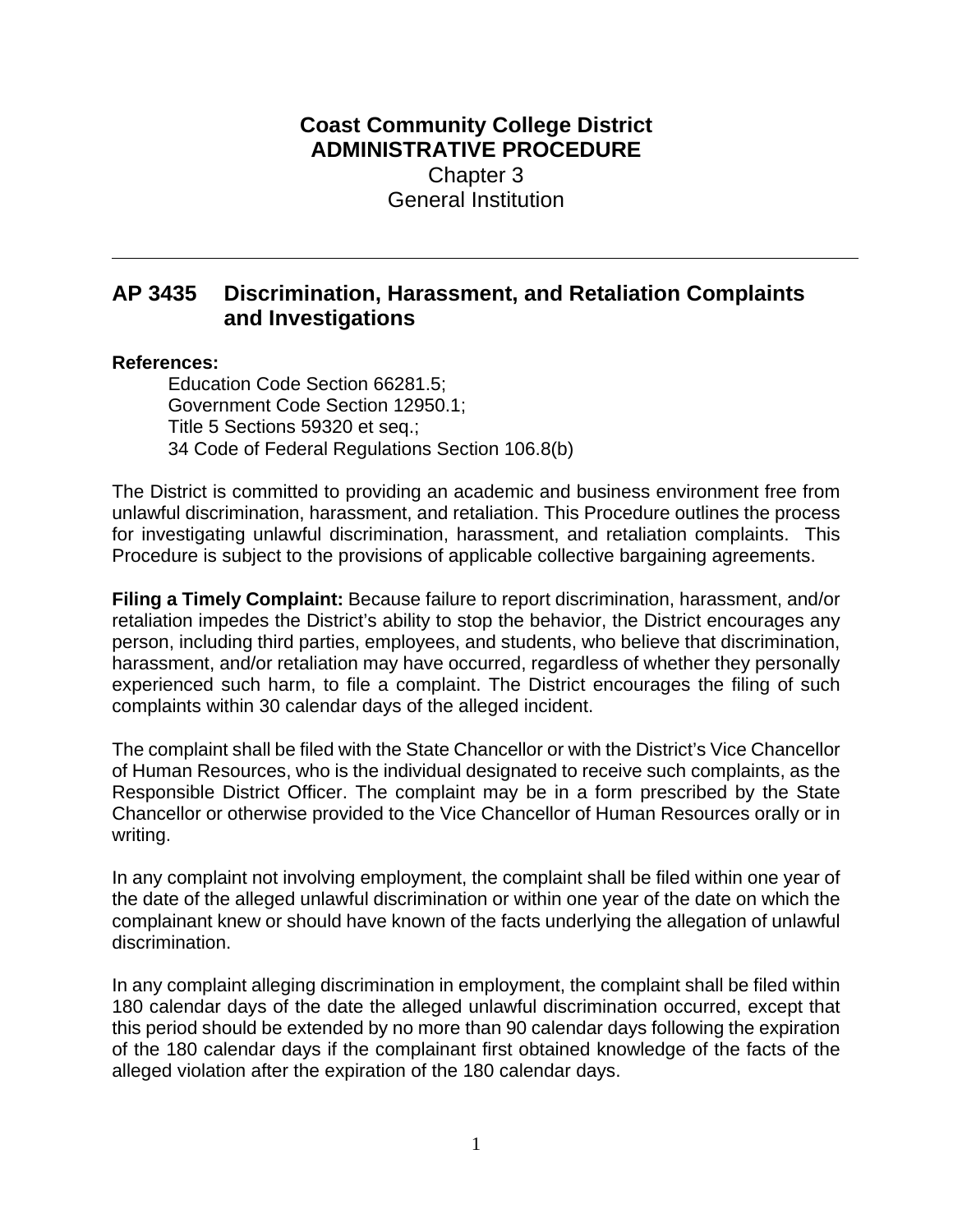In any complaint alleging discrimination in employment, the District shall:

- advise the complainant that he/she may file the complaint with the U.S. Equal Employment Opportunity Commission ("EEOC") and/or the Department of Fair Employment and Housing ("DFEH") where the complaint is within the jurisdiction of those agencies; and
- forward a copy of any filing by the complainant with the DFEH or the EEOC to the State Chancellor's Office for a determination of whether the issues presented require an independent investigation of the matter.

All employees who learn of potentially unlawful discrimination, harassment, and/or retaliation in their official capacity as a faculty member or supervisor have a mandatory duty to report such incidents to the Responsible District Officer.

The District will investigate complaints involving acts that occur off campus if they are related to or impact an academic or work activity.

**Oversight of Complaint Procedure:** The Vice Chancellor of Human Resources is the "Responsible District Officer" charged with receiving complaints of discrimination, harassment, and/or retaliation, and coordinating their investigation.

The actual investigation of complaints may be assigned by the Vice Chancellor of Human Resources to other staff or to outside persons or organizations under contract with the District. This shall occur whenever the Vice Chancellor of Human Resources is named in the complaint or implicated by the allegations in the complaint.

**Who May File a Complaint:** Any student, employee, or third party who believes that discrimination, harassment, and/or retaliation may have occurred, regardless of whether they personally experienced such harm, or by one who has learned of such unlawful discrimination in his/her official capacity as a faculty member or supervisor in violation of applicable Board Policies and Administrative Procedures.

**Where to File a Complaint:** Any student, employee, or third party who believes that discrimination, harassment, and/or retaliation may have occurred in violation of applicable Board Policies and Administrative Procedures, regardless of whether they personally experienced such harm is to make a complaint orally or in writing to District Human Resources or at any college Human Resources office.

If a complainant decides to file a formal written unlawful discrimination, harassment, and/or retaliation complaint, the complaint must be on a form prescribed by the State Chancellor's Office. The approved form is available from any District Human Resources Office, and on the State Chancellor's website on the discrimination link under the Legal Office page.

The completed form must be filed with one of the following:

the Vice Chancellor of Human Resources for employee and/or student complaints**;**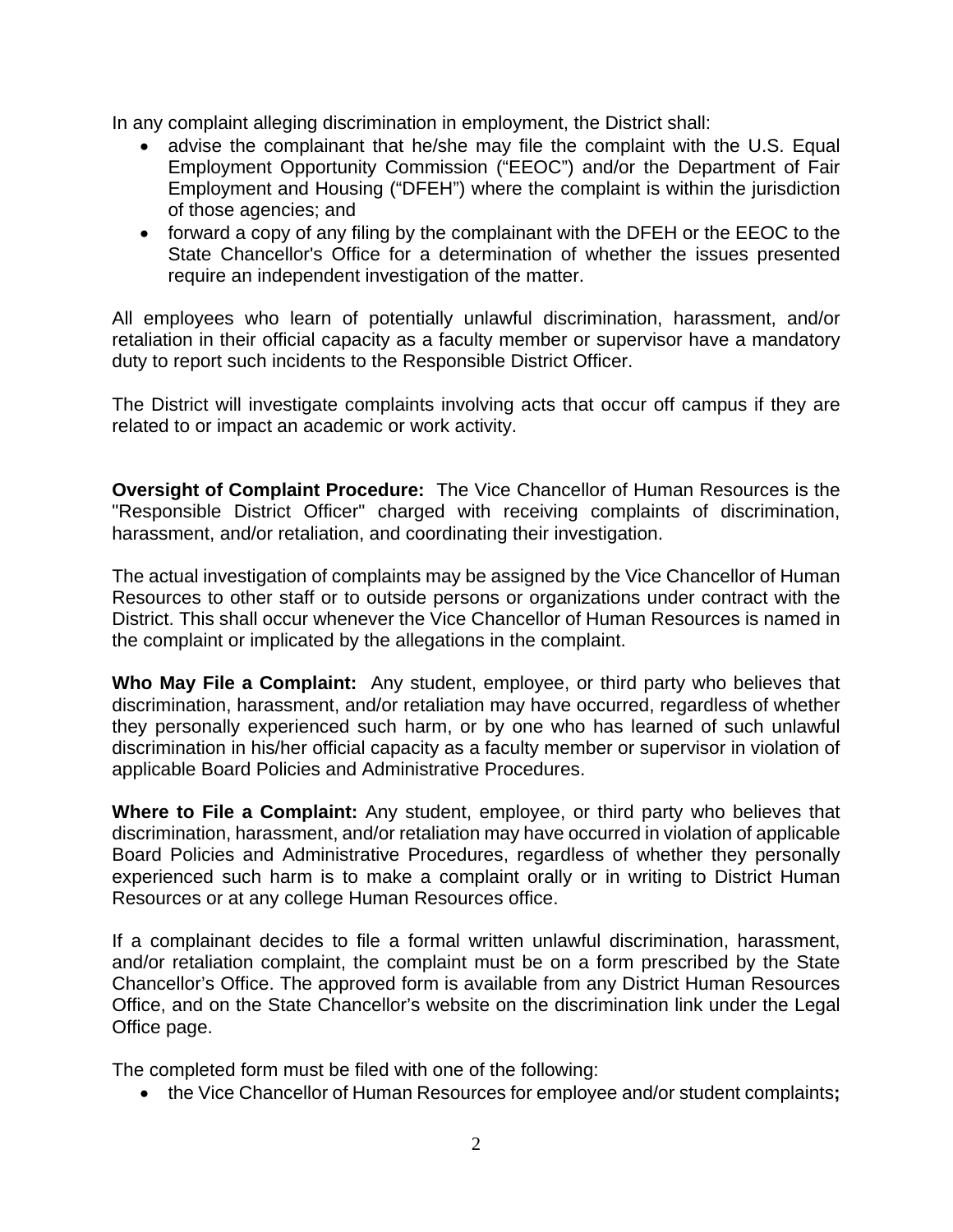- the Vice Chancellor of Educational Services and Technology or College Vice Presidents of Student Services for student complaints who shall forward the complaint to the Vice Chancellor of Human Resources; and/or
- the State Chancellor's Office.

Any District employee who receives a discrimination, harassment, and/or retaliation complaint shall notify the Vice Chancellor of Human Resources promptly.

**Intake and Processing of the Complaint:** Upon receiving notification of a discrimination, harassment, and/or retaliation complaint, the Vice Chancellor of Human Resources shall:

- Undertake efforts to informally resolve the charges, including but not limited to mediation; rearrangement of work/academic schedules; obtaining apologies; providing informal counseling and/or training, etc.
- Advise the complainant that he/she need not participate in an informal resolution of the complaint, as described above, and has the right to end the informal resolution process at any time. Mediation is not appropriate for resolving incidents involving sexual violence or sexual assault.
- Advise complainant that he/she may file a complaint with the Office of Civil Rights ("OCR") of the U.S. Department of Education. Employee complainants may file a complaint with the EEOC or the DFEH. The District must investigate even if the complainant files a complaint with local law enforcement. In addition, the District should ensure that complainants are aware of any available resources, such as counseling, health, and mental health services. The Vice Chancellor of Human Resources shall also notify the State Chancellor's Office of the complaint.
- As circumstances warrant, take interim steps to protect a complainant from coming into contact with an accused individual, especially if the complainant is a victim of sexual violence or sexual assault. The Vice Chancellor of Human Resources should notify the complainant of his/her options to avoid contact with the accused individual and allow students to change academic situations as appropriate. For instance, the District may prohibit the accused individual from having any contact with the complainant pending the results of the investigation. When taking steps to separate the complainant and accused individual, the District shall minimize the burden on the complainant. For example, it is not appropriate to remove complainants from classes while allowing accused individuals to remain.
- Authorize the investigation of the complaint, and supervise and/or conduct a thorough, prompt, and impartial investigation of the complaint, as set forth herein. Where complainants opt for informal resolution, the designated officer will determine whether further investigation is necessary to ensure resolution of the matter and utilize the investigation process outlined below as appropriate. In the case of a formal complaint, the investigation will include interviews with the complainant, the respondent, and any other persons who may have relevant knowledge concerning the complaint. This may include victims of similar conduct.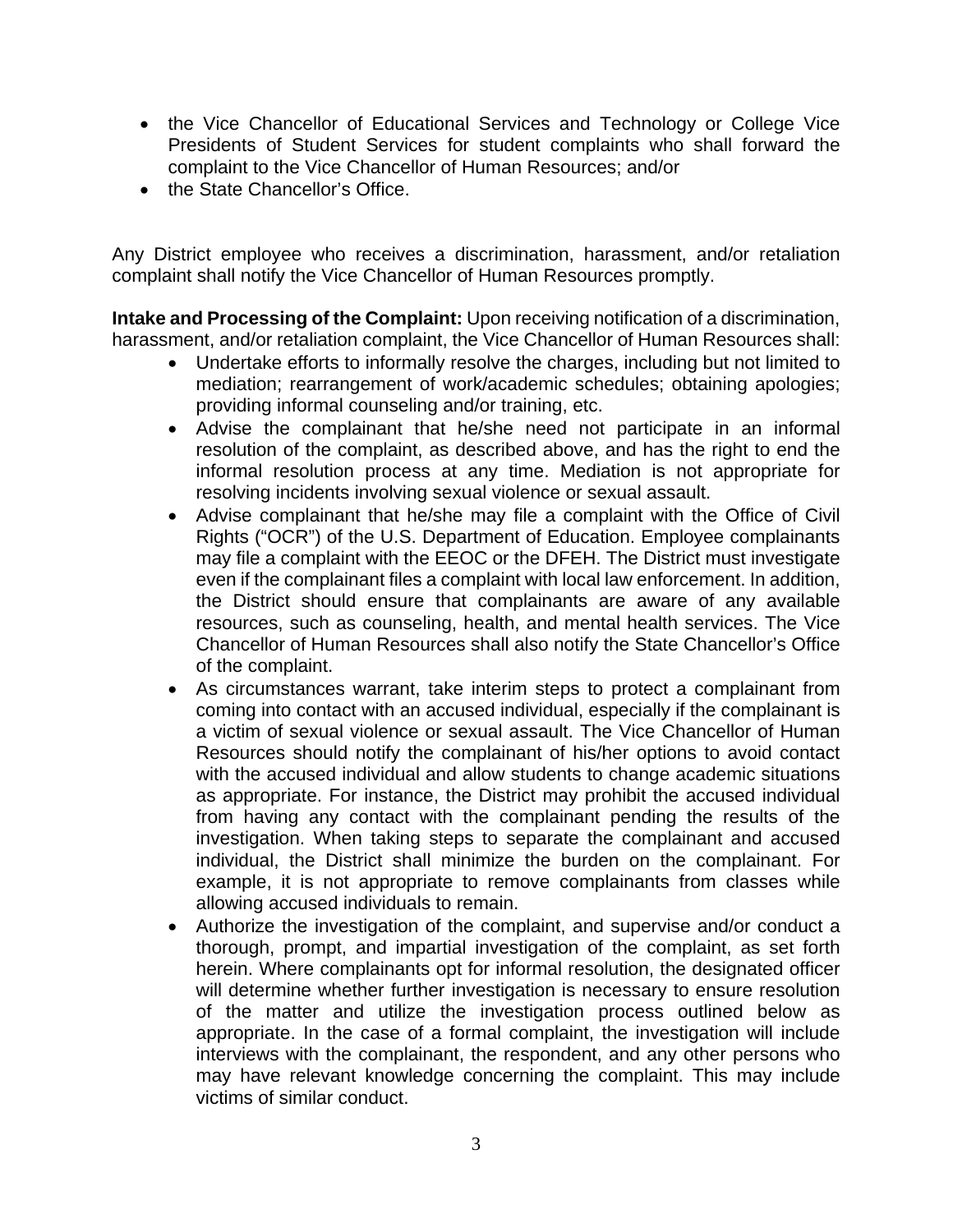- Review the factual information gathered through the investigation to determine whether the alleged conduct constitutes harassment, retaliation, or other unlawful discriminatory conduct, giving consideration to all factual information and the totality of the circumstances, including the nature of the verbal, physical, visual, or sexual conduct, and the context in which the alleged incidents occurred.
- In any case not involving employment discrimination, within 90 calendar days of receiving a complaint (unless this time frame is extended by the State Chancellor' Office), the District shall complete its investigation and forward a copy of the investigative report required pursuant to Title 5 Section 59334 to the State Chancellor's Office, a copy or summary of the report to the complainant, and written notice setting forth all of the following to both the complainant and the State Chancellor's Office:
	- o the determination of the Responsible District Officer or his/her designee, as to whether there is probable cause to believe that discrimination, harassment, or retaliation occurred with respect to each allegation in the complaint;
	- o a description of actions taken, if any, to prevent similar problems from occurring in the future;
	- o the proposed resolution of the complaint; and
	- o the complainant's right to appeal to the Board and/or the State Chancellor's Office pursuant to Title 5 Sections 59338 and 59339.

In any case involving employment discrimination, within 90 calendar days of receiving a complaint (unless this time frame is extended by the State Chancellor's Office), the District shall complete its investigation and forward a copy or summary of the report to the complainant, and written notice setting forth all the following to the complainant:

- o the determination of the Responsible District Officer or his/her designee, as to whether there is probable cause to believe that discrimination, harassment, or retaliation occurred with respect to each allegation in the complaint;
- o a description of actions taken, if any, to prevent similar problems from occurring in the future;
- o the proposed resolution of the complaint; and
- o the complainant's right to appeal to the Board and to file a complaint with DFEH and/or EEOC

**Investigation of the Complaint:** The District shall promptly investigate complaints of discrimination, harassment, and/or retaliation in accordance with Title 5 Section 59328, and, if applicable, collective bargaining agreements. No claim of workplace or academic discrimination, harassment, and/or retaliation shall remain unexamined. This may include complaints involving activities that occur off campus and in connection with all the academic, educational, extracurricular, athletic, and other programs of the District, whether those programs take place in the District's facilities, on a District vehicle, or at a class or training program sponsored by the District at another location.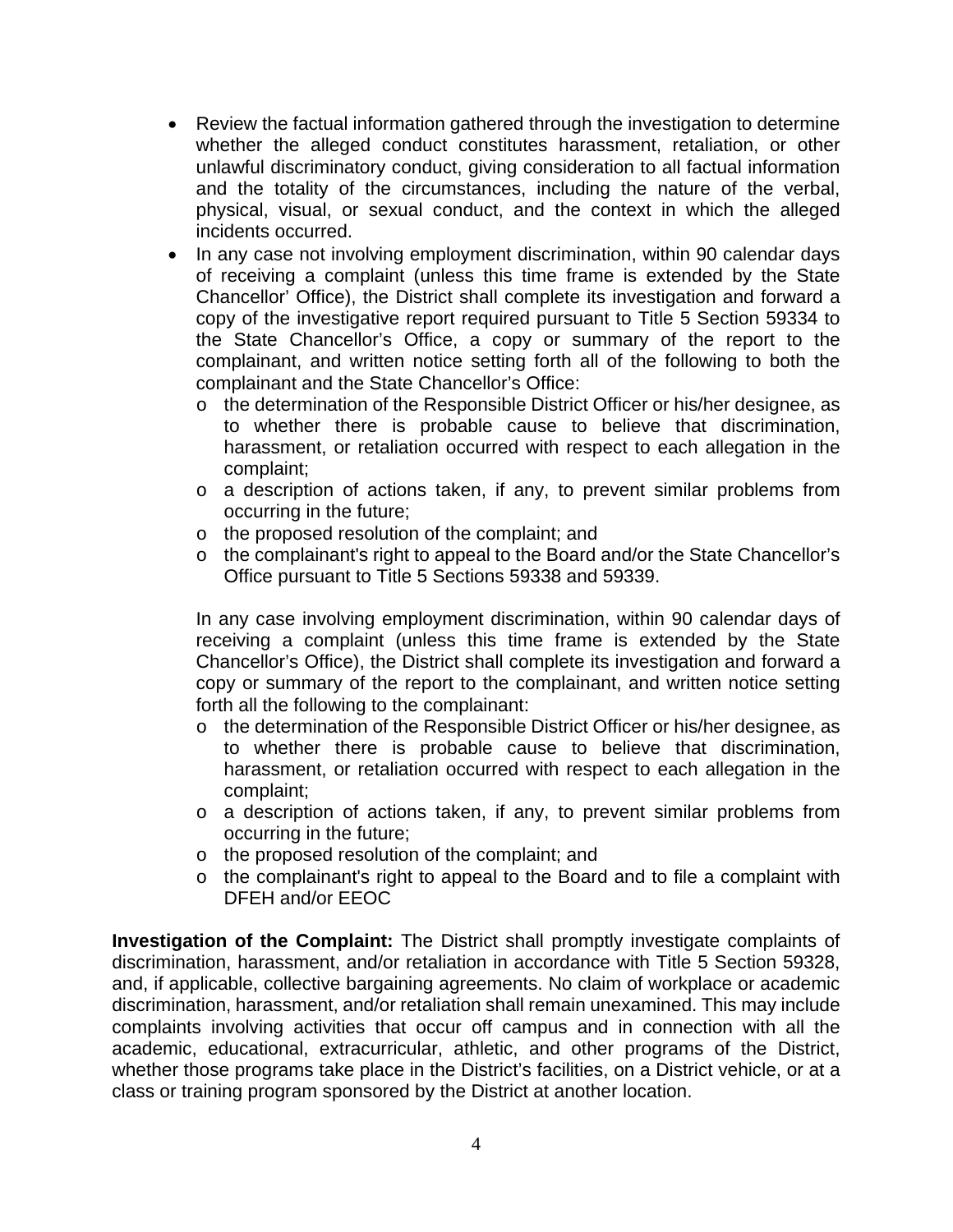The District cannot guarantee confidentiality, but shall take reasonable steps to ensure the confidentiality of the investigation and to protect the privacy of all parties to the extent possible without impeding the District's ability to investigate and respond effectively to the complaint. When determining whether to release confidential information, the District may weigh the request for confidentiality against the following factors: the nature of the alleged discrimination, harassment, and/or retaliation; whether there have been other discrimination, harassment, and/or retaliation complaints about the same individual; and the parties' legal rights to receive information about the allegations. The District will inform the complainant and the respondent if it cannot maintain confidentiality.

**Investigation Steps:** The District will provide an impartial and thorough, investigation in response to discrimination, harassment, and/or retaliation complaints which are timely filed. Employees designated to serve as investigators under this procedure shall have adequate training on what constitutes sexual harassment, including sexual violence. The investigator shall not have any conflicts of interest and must be able to investigate the allegations impartially.

Investigators will use the following steps: interviewing the complainant(s); interviewing the respondent(s); identifying and interviewing witnesses and relevant evidence identified by each party; identifying and interviewing any other witnesses, if needed; reminding all individuals interviewed of the District's no-retaliation policy; considering whether any involved person should be removed from the District/College pending completion of the investigation; and reaching a conclusion as to the allegations; and see that all recommended action is carried out in a timely fashion. When the District evaluates the complaint, it shall do so using a preponderance of the evidence standard. After considering all the evidence it has gathered, the District will decide whether it is more likely than not that discrimination, harassment, and/or retaliation has occurred.

**Timeline for Completion:** The District will undertake its investigation promptly and swiftly as possible. To that end, the investigator shall complete the above steps, and prepare a written report within 90 calendar days of the District receiving the complaint.

**Cooperation Encouraged:** All employees are expected to cooperate with a District investigation into allegations of discrimination, harassment, and/or retaliation. Lack of cooperation impedes the ability of the District to investigate thoroughly and respond effectively. However, lack of cooperation by a complainant or witnesses does not relieve the District of its obligation to investigate. The District will conduct an investigation if it is discovered that discrimination, harassment, and/or retaliation is, or may be occurring, with or without the cooperation of those who may be suffering such harm and regardless of whether a complaint is filed.

### **Discipline and Corrective Action**

If discrimination, harassment, and/or retaliation occurred in violation applicable Board Policies and Administrative Procedures, the District may take disciplinary or corrective action against the respondent or any other remedial action it determines to be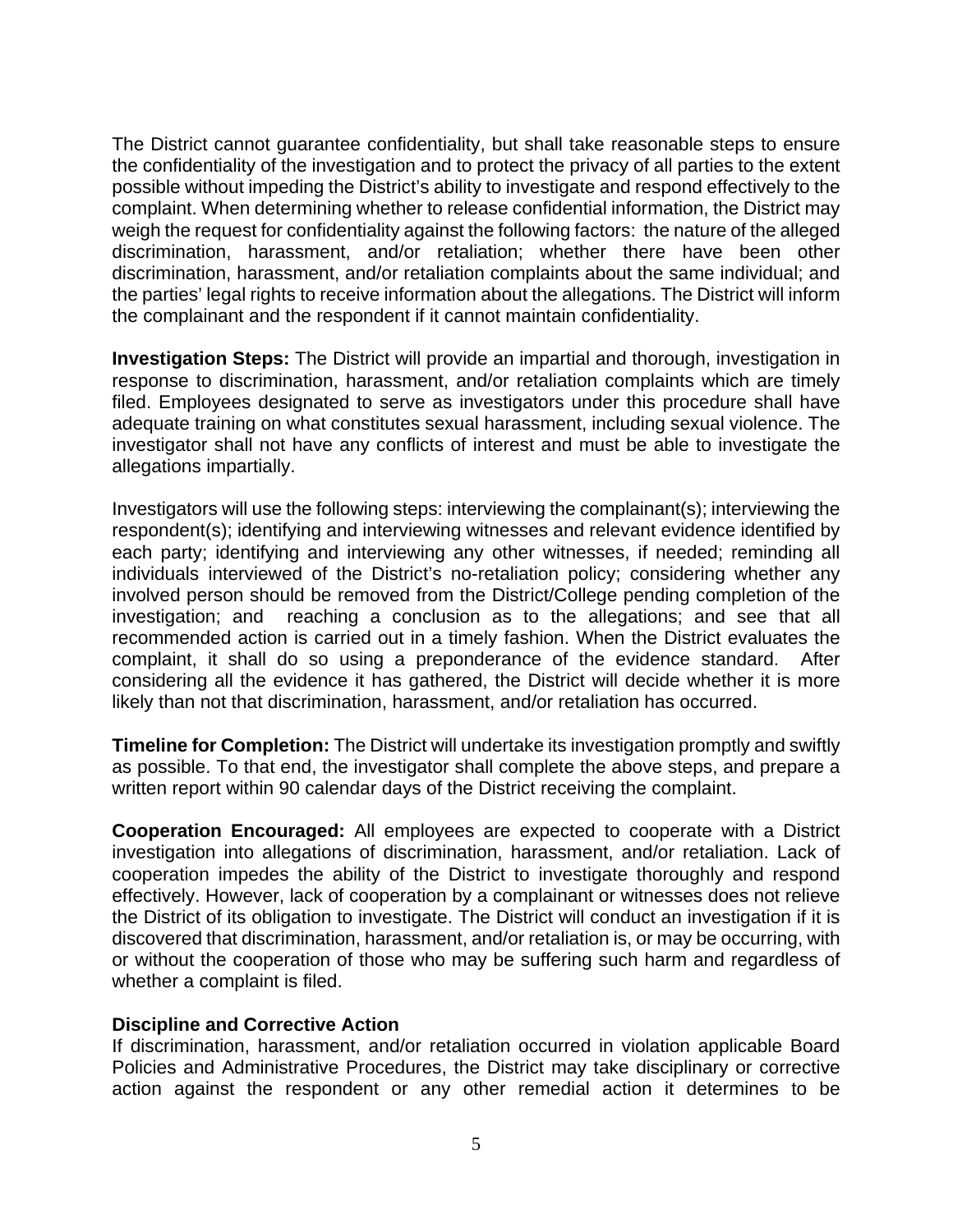appropriate. The action will be prompt, effective, and commensurate with the severity of the offense(s). When applicable, disciplinary action will be taken in compliance with applicable provisions of collective bargaining agreements and/or law. Remedies for the complainant might include, but are not limited to:

- providing an escort to ensure that the complainant can move safely between classes and activities;
- ensuring that the complainant and alleged perpetrator do not attend the same classes or work in the same work area;
- preventing offending third parties from entering campus;
- providing counseling services;
- providing medical services;
- providing academic support services, such as tutoring;
- arranging for a student-complainant to re-take a course or withdraw from a class without penalty, including ensuring that any changes do not adversely affect the complainant's academic record; and
- reviewing any disciplinary actions taken against the complainant to see if there is a causal connection between the discrimination, harassment, and/or retaliation and the misconduct that may have resulted in the complainant being disciplined.

If discipline is imposed, the precise nature of the discipline will not be communicated to the complainant. However, the District may disclose information about the sanction imposed on an individual who was found to have engaged in discrimination, harassment, and/or retaliation when the sanction directly relates to the complainant; for example, the District may inform the complainant that the harasser must stay away from the complainant.

Disciplinary actions against faculty, staff, and students will conform to all relevant statutes, regulations, and personnel Board Policies and Administrative Procedures, including the provisions of any applicable collective bargaining agreement.

Complainants and witnesses shall be advised on how to report any subsequent complaints.

The District may pursue other steps to limit the effects of any discrimination, harassment, and/or retaliation and prevent its recurrence, as appropriate.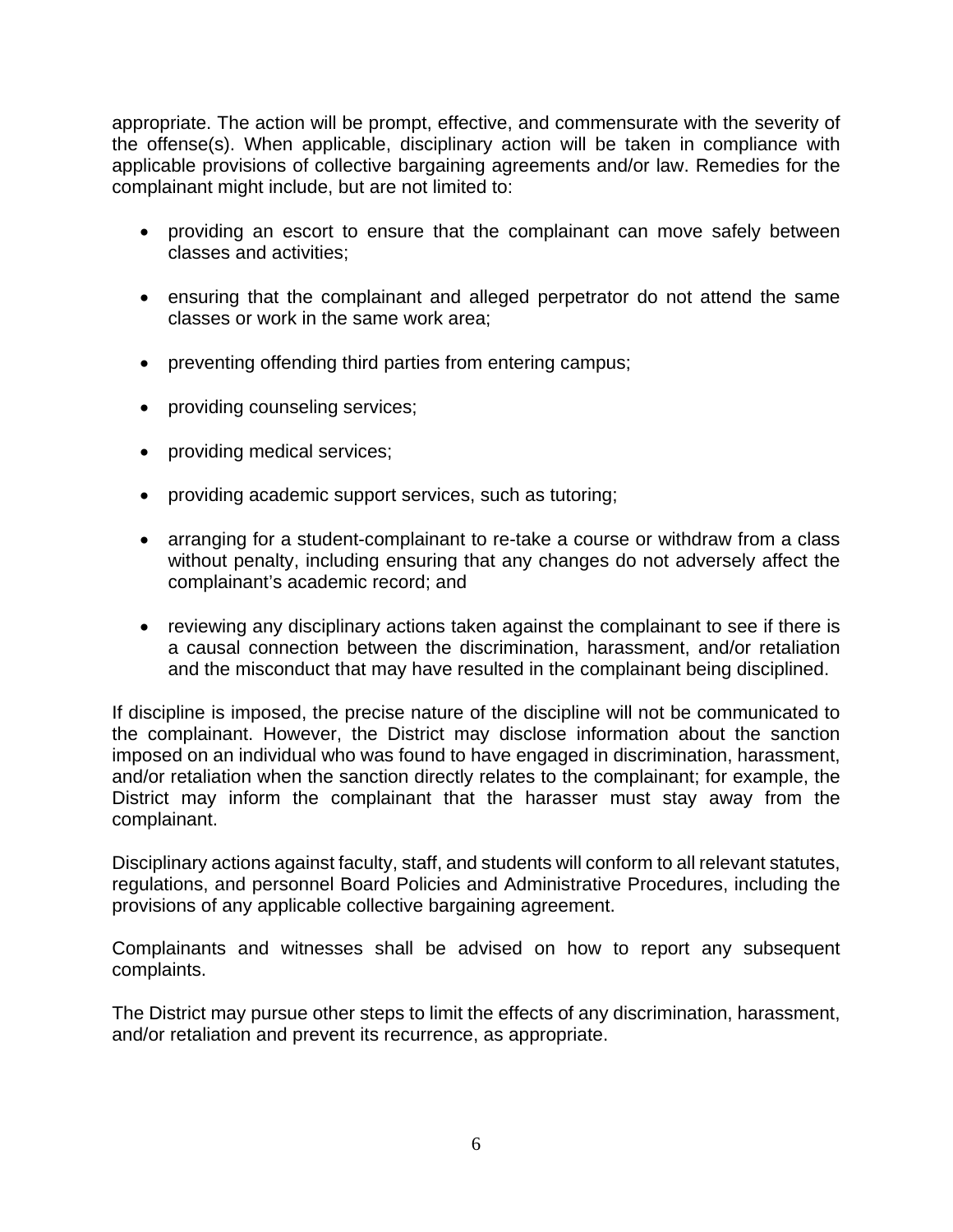## **Appeals**

If the District imposes discipline against a student or employee as a result of the findings in its investigation, the student or employee may appeal the decision using any applicable procedure for appealing a disciplinary decision.

If the complainant is not satisfied with the results of the administrative determination, the complainant may, within 15 calendar days of the date of the administrative determination, submit a written appeal to the Board pursuant to Title 5 Section 59338. The Board shall review the original complaint, the investigative report, the administrative decision, and the appeal. The Board shall issue a final District decision in the matter within 45 calendar days after receiving the appeal. A copy of the decision rendered by the Board shall be forwarded to the complainant and for cases not involving employment to the State Chancellor's Office. The complainant shall also be notified of his/her right to appeal the Board's decision. If the Board does not act within 45 calendar days, the administrative determination shall be deemed approved and shall become the final decision of the District in the matter.

Except in cases of employment discrimination, the complainant shall have the right to file a written appeal with the State Chancellor's Office within 30 calendar days after the Board issued the final District decision or permitted the administrative decision to become final. Such appeals shall be processed pursuant to the provision of Title 5 Section 59339.

In any case involving employment discrimination, harassment, and/or retaliation, the complainant may file a complaint with the Department of Fair Employment and Housing. In such cases, the complainant may also file a petition for review with the State Chancellor's Office within 30 calendar days after the Board issues the final decision or permits the administrative decision to become final.

Except in cases of employment discrimination, the District shall forward to the State Chancellor's Office, within 150 calendar days of receiving a formal complaint:

- the original complaint,
- the investigative report,
- a copy of the written notice to the complainant setting forth the results of the investigation,
- a copy of the final administrative decision rendered by the Board or a statement indicating the date upon which the decision became final, and a copy of the notification to the complainant of his/her appeal rights; or a statement notifying the Chancellor that the complainant has not filed an appeal with the District and that the District has closed its file

In cases of employment discrimination, the District shall forward only the original complaint to the State Chancellor's Office.

If, due to circumstances beyond its control, the District is unable to comply with the 150 calendar day deadline for submission of materials, it may file a written request for an extension of time no later than ten days prior to the expiration of the deadline.